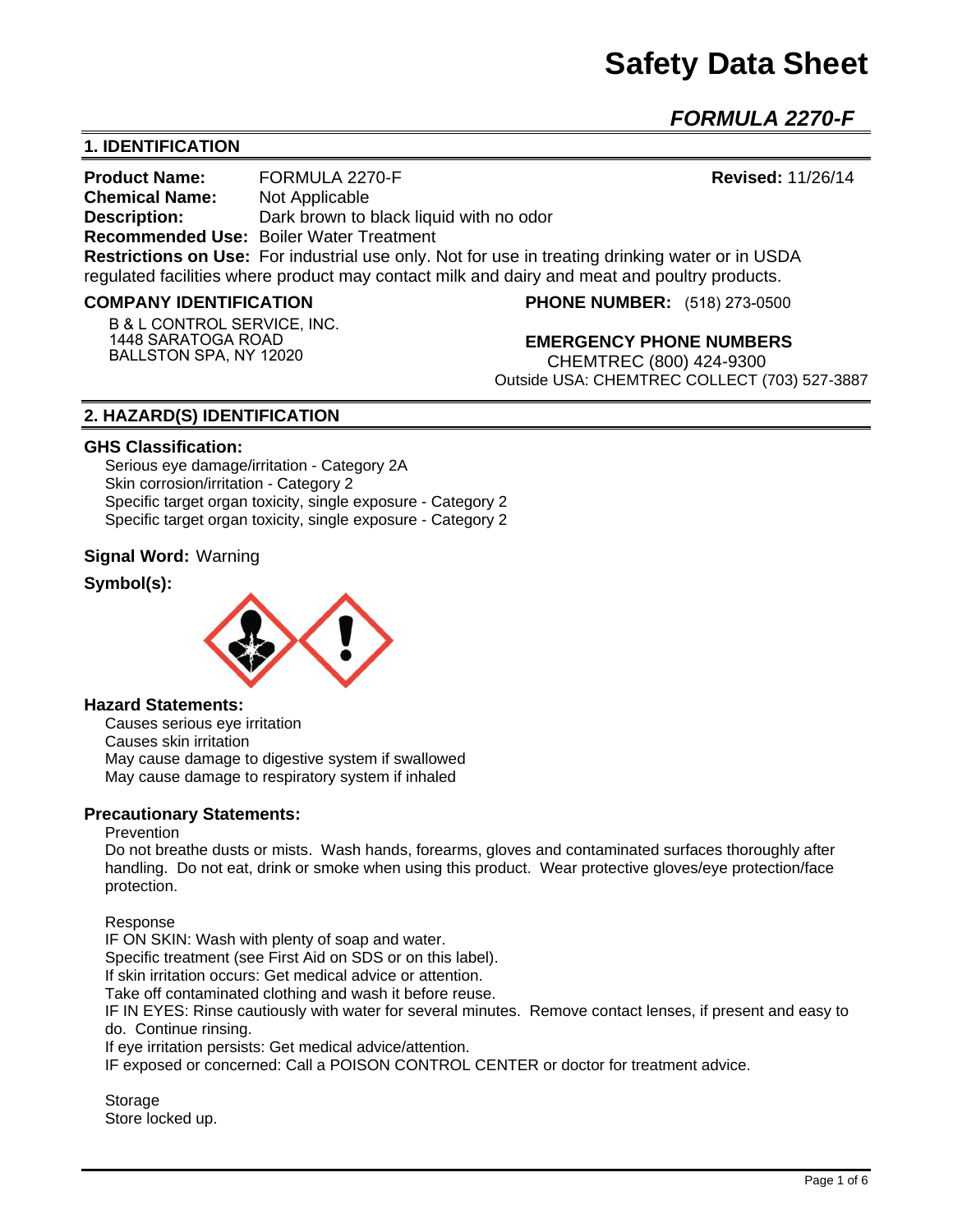Disposal

Dispose of contents/container in accordance with local, regional, national and international regulations.

## **Hazards Not Otherwise Classified:** None Known.

## **Percentages of Components with Unknown Acute Toxicity:**

 Dermal: 20% Inhalation: 20%

# **3. COMPOSITION / INFORMATION ON INGREDIENTS**

| <b>CHEMICAL INGREDIENTS</b>                                      | <b>CAS NO.*</b>           | PERCENT (%)** |
|------------------------------------------------------------------|---------------------------|---------------|
| <b>DIETHYLAMINOETHANOL</b>                                       | 100-37-8                  | $< 5\%$       |
| SODIUM HYDROXIDE<br>SODIUM SULFITE                               | 1310-73-2<br>7757-83-7    | $< 5\%$<br>н  |
| SODIUM SULFATE<br>SODIUM POLYMETHACRYLATE                        | 7757-82-6<br>0156559-16-9 | M             |
| SODIUM POLYACRYLATE                                              | <b>PROPRIETARY</b>        | M             |
| SODIUM LIGNOSULFONATE<br>TETRASODIUM ETHYLENEDIAMINETETRAACETATE | 8061-51-6<br>64-02-8      |               |
| <b>TRISODIUM NITRILOTRIACETATE</b>                               | 5064-31-3                 |               |

**Legend: L=<1%; M=1-10%; H=>10%**

**\* Exposure limit and regulatory information in Sections 8 & 15**

**\*\* Exact percentage is a trade secret. Concentration range is provided to assist users in providing appropriate protections.**

# **4. FIRST AID MEASURES**

- **Eye Contact:** Immediately flush with clean, cool water for 15 minutes and if irritation persists, get medical attention.
- **Skin Contact:** Immediately wash skin with soap and plenty of water while removing contaminated clothing, for at least 15 minutes. If irritation persists, get medical attention. Launder contaminated clothing before reuse.
- **Inhalation:** Remove victim to fresh air. If individual experiences nausea, headache, dizziness, has difficulty in breathing or is cyanotic, seek medical attention. If not breathing, give artificial respiration via a suitable mechanical device such as a bag and mask. Do not use mouth-to-mouth resuscitation.
- **Ingestion:** Do not induce vomiting. Rinse mouth with copious quantities of water first and get immediate medical attention. Drink several glasses of water. Never give anything by mouth to an unconscious person. If vomiting occurs, keep airways clear.
- **Note to Physician:** There is no specific antidote. Treatment of overexposure should be directed at the control of symptoms and the clinical condition of the patient. Aspiration may cause lung damage. Probable mucosal damage may contraindicate the use of gastric lavage.

# **Most Important Symptoms/Effects:**

- **Eye Contact:** May cause severe irritation. Prolonged contact may cause irreversible damage and/or blindness. Vapor may cause eye irritation experienced as mild discomfort and redness.
- **Skin Contact:** Prolonged contact may cause irritation, rash or burns. Severity is generally determined by concentration of solution and duration of contact.
- **Inhalation:** Inhalation of vapor or mist can cause severe irritation of nose, throat, and lungs. May cause damage to the upper respiratory tract and lungs under severe conditions.
- **Ingestion:** May be toxic. May irritate the gastrointestinal tract. Very large doses cause violent colic, diarrhea, depression and possible death. May cause a severe allergic reaction in some asthmatics.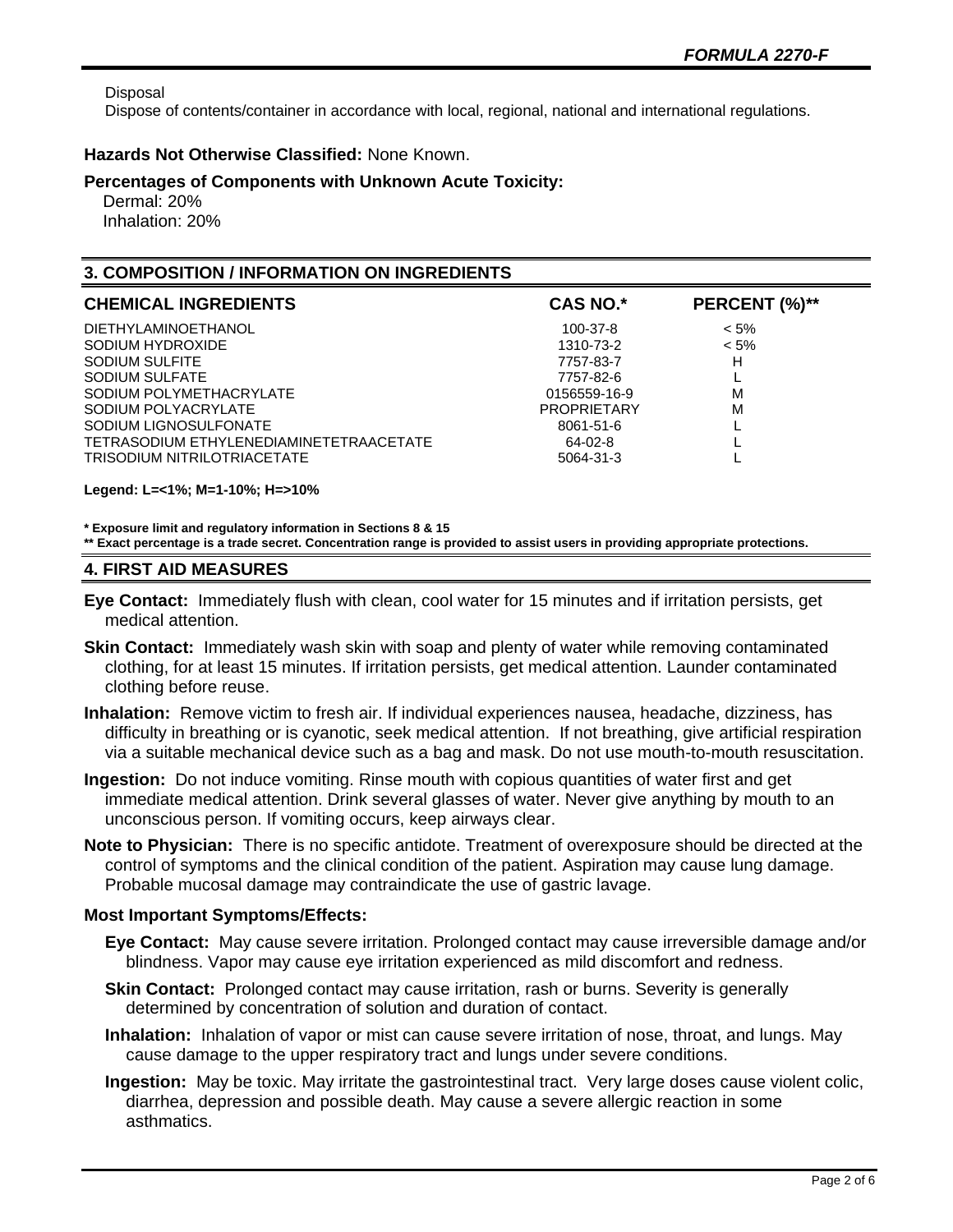# **Indication of Immediate Medical Attention and Special Treatment, if Necessary:**

Other than acute, none known. See section 11 for toxicological information.

# **5. FIRE FIGHTING MEASURES**

**Suitable (and Unsuitable) Extinguishing Media:** Any media suitable for the surrounding fire.

- **Specific Hazards Arising from the Chemical:** Product may be irritating to the eyes, skin, and respiratory system. Closed containers may rupture (due to buildup of pressure) when exposed to extreme heat. If evaporated to dryness, some product residuals may burn. Thermal decomposition may release oxides of carbon, nitrogen and sulfur.
- **Special Protective Equipment and Precautions for Fire-Fighters:** Wear self-contained breathing apparatus and full turn-out gear. Approach fire from upwind direction. If possible, move containers away from fire. Cool fire exposed containers with water spray. If containers rupture or leak, product may evolve irritating or toxic gas under extreme heat. Contain runoff.

# **6. ACCIDENTAL RELEASE MEASURES**

# **Spill Containment and Clean-up Instructions:**

Wear suitable protective equipment found in section 8. Small spills may be flushed with copious quantities of water, preferably to a sanitary sewer or waste treatment facility. Larger spills may be absorbed in sawdust or other absorbent and sweepings disposed of in an approved landfill. The area may then be flushed with copious quantities of water. Floor may be slippery; use care to avoid falling. Avoid release of this product into the environment to prevent contamination of soil, sewers, natural waterways and/or groundwater. See Section 12 for Ecological Information.

# **7. HANDLING AND STORAGE**

## **Handling and Storage:**

Store in a cool, dry, well ventilated area, between 10°C and 49°C. Keep containers tightly closed when not in use and follow all recommended safety precautions when handling the material. Keep out of sun and away from heat or open flame. Keep away from incompatible materials. See Section 10 for incompatible materials.

# **8. EXPOSURE CONTROL / PERSONAL PROTECTION**

**Engineering Controls:** General ventilation expected to be satisfactory

## **PERSONAL PROTECTION EQUIPMENT**

**Respiratory:** Not normally required.

**Eyes and Face:** Chemical resistant goggles or face shield.

**Hands and Skin:** Chemical resistant rubber, neoprene latex or PVC

**Other Protective Equipment:** Eyewash station in area of use. Wear long sleeve shirt, long pants, and boots.

# **EXPOSURE GUIDELINES**

## **Exposure Limits:**

**COMPONENT TLV** DIETHYLAMINOETHANOL 2ppm(skin) SODIUM HYDROXIDE 2mg/m<sup>3</sup>/15M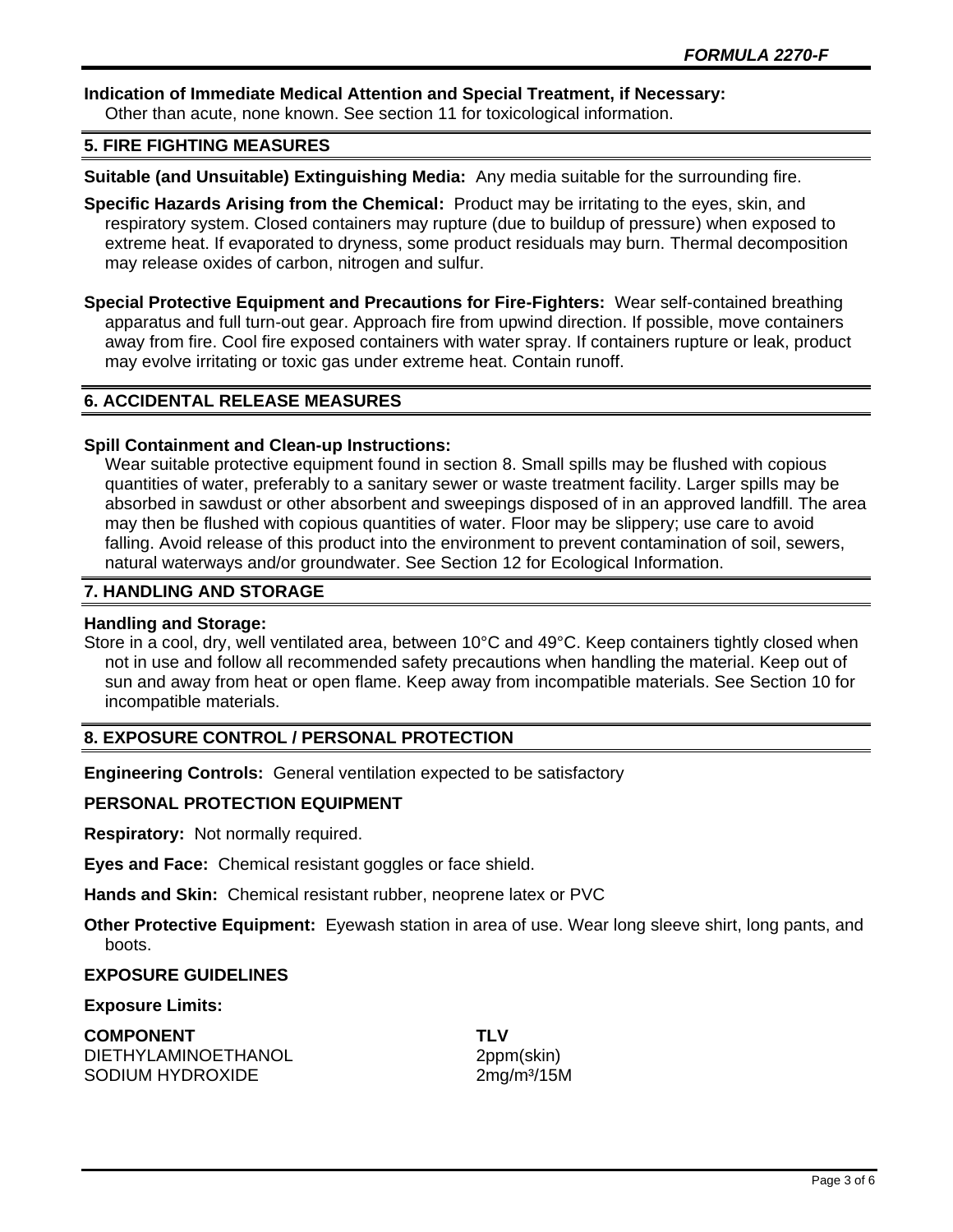# **9. PHYSICAL AND CHEMICAL PROPERTIES**

| <b>Appearance and Odor:</b>         | Dark brown to black liquid with no odor |                                        |                        |
|-------------------------------------|-----------------------------------------|----------------------------------------|------------------------|
| <b>Odor Threshold:</b>              | N.D.                                    | <b>Vapor Pressure:</b>                 | N.A.                   |
| pH (undiluted):                     | $10.4 - 10.9$                           | <b>Vapor Density:</b>                  | ا>                     |
| <b>Freeze Point:</b>                | $<$ 0°C (32°F)                          | Specific Gravity(@22°C):               | $1.150 - 1.160$        |
| <b>Boiling Point:</b>               | >100°C (212°F)                          | <b>Solubility in Water:</b>            | Complete               |
| <b>Flash Point:</b>                 | None                                    | <b>Partition Coefficient:</b>          | N.D. (n-octanol/water) |
|                                     |                                         | <b>Auto-Ignition Temperature:</b>      | N.D.                   |
| <b>Evaporation Rate:</b>            | 1.0                                     | <b>Decomposition Temperature: N.D.</b> |                        |
| Flammability (solid, gas): No       |                                         | <b>Viscosity:</b>                      | N.A.                   |
| Flammable Limits in Air: LFL - N.A. |                                         |                                        |                        |
|                                     | $UFL - N.A.$                            |                                        |                        |

# **10. STABILITY AND REACTIVITY**

**Reactivity:** Not normally reactive at normal temperatures and pressure.

**Chemical Stability:** Stable under normal conditions

**Possibility of Hazardous Reactions:** Will not occur under normal conditions.

**Conditions to Avoid:** Avoid excessive heat, sparks or open flames.

**Incompatible Materials:** Concentrated acids or oxidizing agents.

**Hazardous Decomposition Products:** Thermal decomposition may release oxides of carbon, nitrogen and sulfur.

#### **11. TOXICOLOGICAL INFORMATION**

**Ingestion Testing:** Rat, LD50: > 5,000 mg/kg\* \*Calculated based on GHS acute toxicity formula.

**Skin Testing:** None established for this product.

**Inhalation Testing:** None established for this product.

## **CHRONIC TOXICITY DATA**

**Sensitization Testing:** None established for this product.

**Other Testing:** None established for this product.

**Routes of Exposure:** Eyes, Ingestion, Inhalation, Skin.

**Eye Contact:** May cause severe irritation. Prolonged contact may cause irreversible damage and/or blindness. Vapor may cause eye irritation experienced as mild discomfort and redness.

- **Skin Contact:** Prolonged contact may cause irritation, rash or burns. Severity is generally determined by concentration of solution and duration of contact.
- **Inhalation:** Inhalation of vapor or mist can cause severe irritation of nose, throat, and lungs. May cause damage to the upper respiratory tract and lungs under severe conditions.

**Ingestion:** May be toxic. May irritate the gastrointestinal tract. Very large doses cause violent colic, diarrhea, depression and possible death. May cause a severe allergic reaction in some asthmatics.

**Medical Conditions Aggravated by Exposure:** None known.

**Chronic Effects from Repeated Overexposure:** Other than short term effects, none established.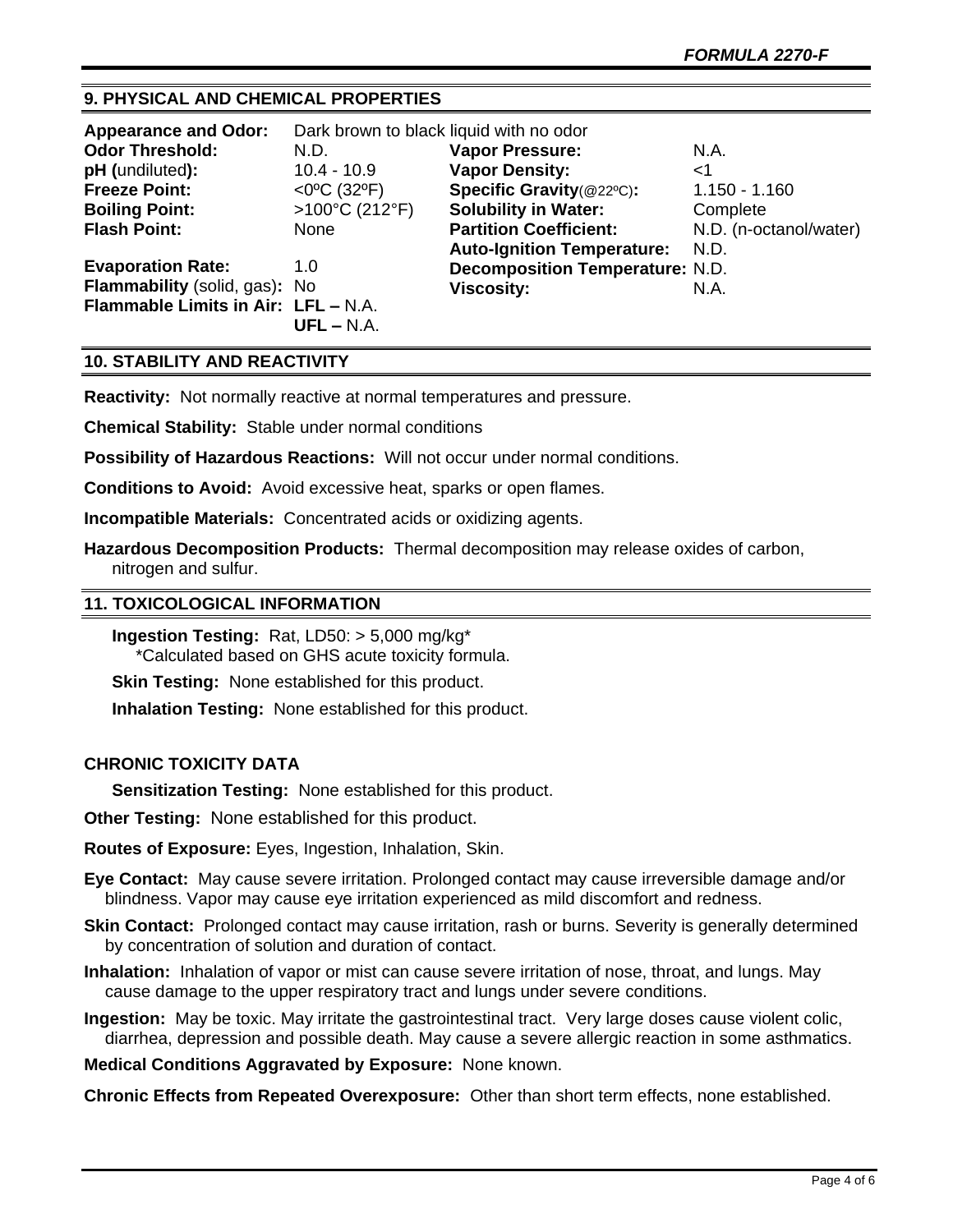# **12. ECOLOGICAL INFORMATION**

#### **Aquatic Toxicity Data:**

 Invertebrate: Daphnia magna, EC50/48hr: > 1,000 mg/l Fish: Golden orfe, LC50/96hr: > 1,000 mg/l \*Calculated based on GHS acute aquatic toxicity formula.

**Product Fate Data:** None established for this product.

**Biodegradation Data:** None established for this product.

## **13. DISPOSAL CONSIDERATIONS**

**Waste Disposal:** Dispose of in accordance with local, regional, national and international regulations. Contact the Hazardous Waste representative at the nearest EPA Regional Office for guidance. Container Disposal: Triple rinse container (or equivalent) promptly after emptying and offer for reconditioning if appropriate. Empty the rinsate into application equipment or a mix tank or store rinsate for later use or disposal.

## **14. TRANSPORT INFORMATION**

**US DEPARTMENT OF TRANSPORTATION (DOT) INFORMATION**

#### **NOT REGULATED**

**VESSEL TRANSPORT (IMO/IMDG)**

 **NOT REGULATED**

# **15. REGULATORY INFORMATION**

#### **US FEDERAL REGULATIONS**

**TSCA:** All ingredients listed or exempt from listing. **CERCLA and/or SARA RQ:** No ingredients listed in this section. **SARA Section 302 Hazard Class:** No ingredients listed in this section. **SARA Section 311/312 Chemicals:**  Acute Health Hazard: Yes Chronic Health Hazard: No Fire Hazard: No Sudden Release of Pressure Hazard: No Reactive Hazard: No

**SARA Section 313 Chemicals:** No ingredients listed in this section.

## **STATE REGULATIONS**

This product contains a chemical(s) known to State of California to cause cancer and/or birth defects or other reproductive harm.

#### **16. OTHER INFORMATION**

#### **HAZARD RATING SUMMARY**

| <b>Hazard Rating System:</b> | <b>NFPA</b> |
|------------------------------|-------------|
| Health:                      |             |
| <b>Flammability:</b>         | n           |

**Hazard Rating System: NFPA CODE TRANSLATION Health:** 2 **0 = Minimal Hazard Flammability:** 0 **1 = Slight Hazard**